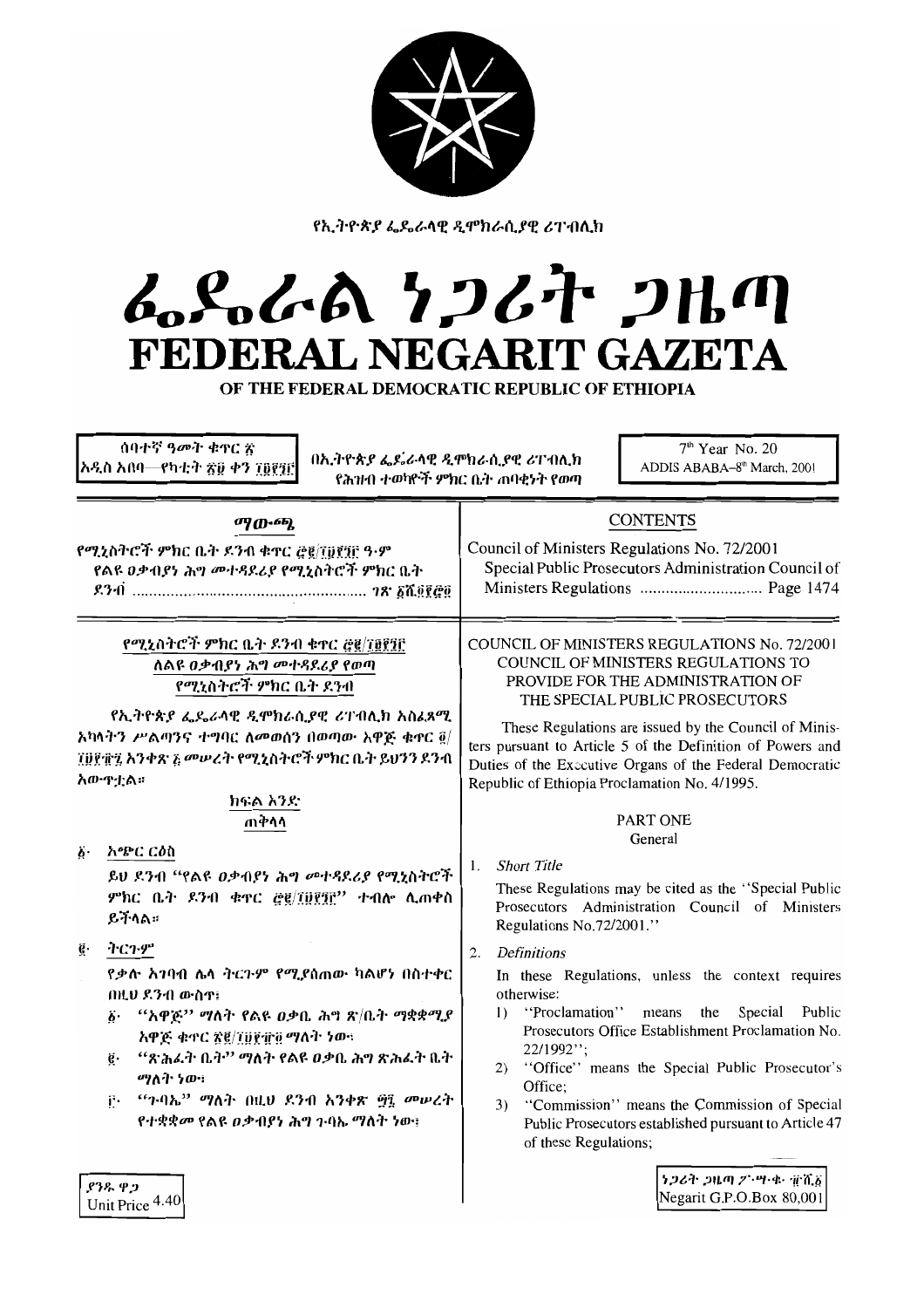- $``$ ልዩ  $0$ ቃብያነ ሕግ $"$  ማለት በአዋጅ ቁጥር ጽ፪ $/\hat{\mathbf{T}}$ ፬  $\ddot{\theta}$ . አንቀጽ F ንዑስ አንቀጽ (፪) መሠረት የተሾሙትን ረዳት ልዩ *ዐቃ*ቤ ሕግ ሹሞች እና ልዩ *ዐቃብያነ ሕግ*ን ያጠቃልላል፤
- "የደረጃ ዕድገት" ማለት በዚህ ደንብ አንቀጽ ፳፬ ንውስ  $\tilde{c}$ . አንቀጽ (¿) መሠረት አንድ ልዩ ዐቃቤ ሕግ ከነበረበት ደረጃ ከፍ ወዳለ ደረጃ የሚያድግበት ሁኔታ ነው።
- <u>բ</u>. የአፈጻጸም ወሰን

ይህ ደንብ በልዩ ዐቃብያነ ሕግላይ ተፈጸሚ ይሆናል።

# ክፍል ሁለት ስለ ልዩ ዐቃብያነ ሕግ አሿሿምና ተጠሪነት

- አሿሿም  $\ddot{\mathbf{0}}$ .
	- የልዩ ዐቃብያነ ሕግ የሹመት መሥራርቶች እና አሿሿም  $\boldsymbol{\delta}$ . በአዋጃ ላይ በተደነገገው መሠረት ይሆናል።
	- ልዩ ዐቃብያነ ሕግ የሹመት ደብዳቤ ይደርሳቸዋል። ë.
- ተጠሪነት Ë٠
	- ልዩ ዐቃብያነ ሕግ ተጠሪነታቸው ለልዩ ዐቃቤ ሕግ ዋና  $\hat{\boldsymbol{b}}$ . ሹም ይሆናል።
	- በዚህ አንቀጽ ንውስ አንቀጽ (፩) ላይ የተደነገገው ę. እንደተጠበቀ ሆኖ ልዩ ዐቃብያነ ሕግ በአዋጁ መሠረት ከእነርሱ ለሚቀዋለው የበላይ ልዩ ዐቃቤ ሕግ ተጠሪ ይሆናሉ።

# ክፍል ሦስት ስለልዩ *ዐቃብያነ ሕግ መ*ብትና ግዴታ

ዋበቃ  $\ddot{\mathbf{z}}$ .

> ልዩ ዐቃብያነ ሕግ በሚያከናውኑት ሥራ ምክንያት በራሳ ቸውና በቤተሰቦቻቸው ላይ ለሚደርስባቸው ሥጋት እና <u>ዋቃት ተገቢው አካላዊ ዋበቃ ይደረግላቸዋል።</u>

#### የሙያ ማሻሻያ፣ ሥልጠና እና ትምህርት  $\ddot{\mathbf{z}}$ .

ጽሕፈት ቤቱ አስፈላጊ ሆኖ ሲያገኘው ልዩ ዐቃብያነ ሕግ፤

- የሙያ ክህሎታቸውን ለማሳደግና ሥራቸውን በብቃት δ. ለመወጣት የሚያስችላቸው ተዛማጅ የሆኑ የሙያ ማሻሻ ያዎች፣ አጫጭር ኮርሶች፣ ሴሚናሮች፣ ሥልጠናዎች እና ከፍተኛ ትምህርት በአገር ውስዋም ሆነ በውጪ አገር እንዲያገኙ ይመቻችላቸዋል፣
- ፪· በዓለም አቀፍ የሰው ልጆች እና የሰብአዊ *መ*ብቶች ሕግጋት ላይ ዕውቀታቸውን ለማንልበት የተለየ ሥልጠ ናዎች እና ትምህርት ለማግኘት እንዲችሉ ይደረጋል።

#### Ë٠ የልዩ ዐቃብያነ ሕግ ግጼታ

ልዩ ዐቃብያነ ሕግ የዐቃቤ ሕግነት እና የመርማሪነት ሥራቸውን ሲያከናውኑ፡

- የወንጀል ፍትሕ አስተዳደር ወኪል እንደመሆናቸው ች• መጠን በማናቸውም ጊዜ የሙያውን መልካም ስም፣ ዝና እና ክብር ማክበርና መጠበቅ አለባቸው፤
- በቅልዋፍና እና በሕጋዊ አማባብ ኃላፊነታቸውን ë. የመሬጸም፣ የማንኛውንም ሰው ሰብዓዊ መብት፣ ክብር እና ጤንነት የመጠበቅና የሰመረ የወንጀል ፍትሕ አስተዳደር ሥርዓት እንዲኖር አስተዋጽኦ ማድረግ አለባቸው።
- የፖለቲካ፣ የማኅበራዊ፣ የሃይማኖት፣ የጎሳ፣ የባህል፣ የጾታ Ë. ወይም ሴሎች ሕጋዊ መሰረት የሴላቸውን ልዩነቶችና አድልዖዎች ሳያደርጉ ሥራቸውን ማከናወን አለባቸው፤
- $4)$ "Special Public Prosecutors" includes Assistant Chiefs of the Special Public Prosecutors and other Special Public Prosecutors appointed pursuant to Sub Article (2) of Article 3 of the Proclamation.
- 5) "Promotion" means the promotion of a Special Public Prosecutor to the next higher grade as provided in Sub Article (5) of Article 24 of these Regulations.
- $\overline{3}$ . Scope of Application

These Regulations shall be applicable to Special Public Prosecutors.

# PART TWO

# **Appointment and Accountability** of Special Public Prosecutors

- 4. Appointment
	- The qualification and appointment of Special Public  $\left( \right)$ Prosecutors shall be as provided under the Proclamation.
	- 2) Special Public Prosecutors shall be given a letter of appointment.

#### 5. Accountability

- 1) Special Public Prosecutors shall be accountable to the Chief of the Special Public Prosecutors.
- Without prejudice to the provisions of Sub-Article  $2)$ (1) of this Article, a Special Public Prosecutor shall also be accountable to his immediate superior.

# **PART THREE**

Rights and Obligations of Special **Public Prosecutors** 

6. Protection

> Special Public Prosecutors and their families shall be physically protected from threats and attacks in the course of their function.

7. Professional Training and Education

> Where the Office deems it necessary, Special Public Prosecutors:

- 1) shall be offered opportunities to enroll in related training, short term courses, seminars and higher education at home or abroad with a view to enhance their skills and ensure the efficient discharge of their function:
- 2) shall be provided with special training and education to promote their knowledge of international human rights and humanitarian laws.
- **Obligation of Special Public Prosecutors** 8. Special Public Prosecutors, in their prosecutorial and investigation function shall:
	- 1) as the agent of criminal justice, respect and safeguard the integrity, dignity and honour of the profession;
	- 2) execute their responsibility effectively and legally; respect human right, dignity and health of any person; contribute to the smooth functioning of the administration of criminal justice system;
	- 3) function in such a way that is impartial and free from political, social, religious, racial, cultural and sexual or any other legally unjustified discriminations;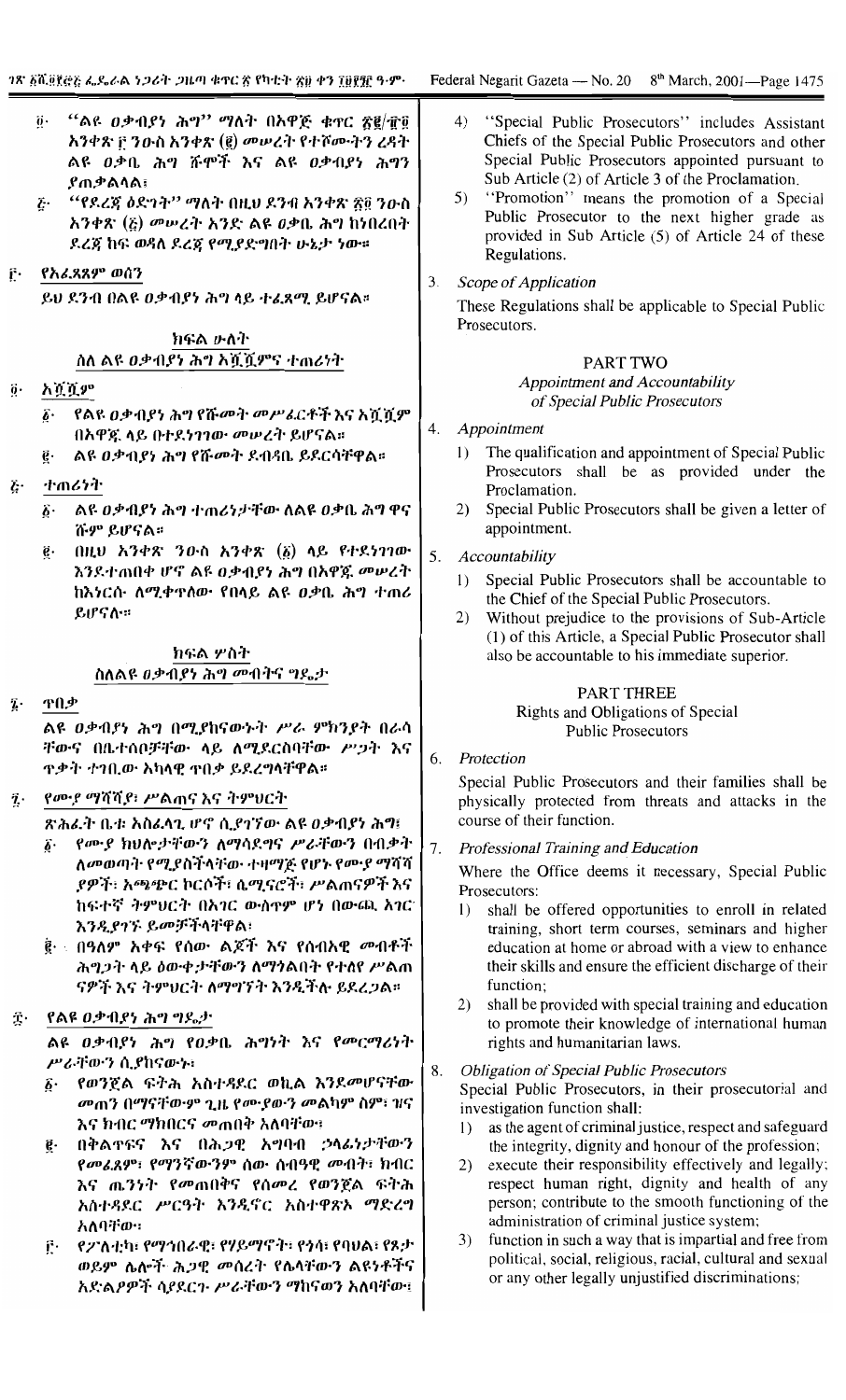- በትጋት፣ በታማኝነት፣ በዋንቃቄና በተቻለ ፍዋነት  $\ddot{\mathbf{0}}$  . ሥራቸውን መፈጸም አለባቸው፤
- የሥራ ግዴታቸውን ለመወጣት ወይም ለፍትሕ ሲባል Į٠ ካልሆነ በስተቀር በሥራ አ*ጋጣሚ ያወ*ቋቸውን ምሥጢሮች መጠበቅ አለባቸው፤
- ከተማባራቸውና ከሙያ ሥነ ምግባራቸው ተቃራኒ የሆነ  $\tilde{\mathbf{z}}$  . የውጭ ሥራ ሊሰሩ አይችሉም፤
- የበላይ ኃላፊን ሕጋዊ ትዕዛዝ በማክበር መፈጸም  $\tilde{\mathbf{z}}$ . አለባቸው፤
- ጽሕፈት ቤቱ በሕግ የተሰጠውን ኃላፊነት በተቻለ Ĵ٠ ፍዋነት መወጣት እንዲችል ዋናቶችን፣ ምክሮችን፣ የአሥራር ዘዴዎችን የማቅረብና በጽሕፈት ቤቱ ተቀባ ይነት ሲያገኝ የመፈጸም ግዴታ አለባቸው፤
- የአዋጁን እና የዚህን ደንብ መጣስ ለጽሕፈት ቤቱ Î۰ ሪፖርት የማድረግ ግዴታ አለባቸው። ክፍል አራት

# የሥራ ሁኔታ <u>ንውስ ክፍል አንድ</u> በሥራ ላይ ስለመገኘት

- ስለመደበኛ የሥራ ሰዓት
	- የመንግሥት አስተዳደር መሥሪያ ቤቶች የሥራ ቀንና ሰዓት የልዩ ዐቃብያነ ሕግን የሥራ ቀንና ሰዓት በሚመ ለከት ተፈጻሚ ይሆናል።
	- ልዩ ዐቃብያነ ሕግ በሥራ ቀንና ሰዓት መላ ጉልበታ ĝ. ቸውን፣ ዕውቀታቸውንና ችሎታቸውን ለጽሕፈት ቤቱ *ተግባር ማዋ*ል አለባቸው።
	- ከአቅም በላይ የሆነ ችግር ካላ*ጋ*ጠመ በስተቀር ልዩ Ë٠ ዐቃብያነ ሕግ በሥራቸው ላይ መገኘት አለባቸው፤
	- በሥራ ላይ ለመገኘት የማያስችል በቂ እና ሕጋዊ  $\vec{\bm{\theta}}\cdot$ ምክንያት ካ*ጋ*ጠ*መ* ለጽሕፈት ቤቱ የማስታወቅ ግዴታ አለባቸው።

# ንውስ ክፍል ሁለት ስለፌቃድ

- የዓመት ዕረፍት ፌቃድ ĩ.
	- Aዩ ዐቃብያነ ሕግ ደመወዝ የሚከፌልበት የዓመት  $\hat{b}$ ዕረፍት ፌቃድ ያገኛሉ።
	- ለልዩ ዐቃብያነ ሕግ የሚሰጣቸው የዓመት ዕረፍት ë. ፌቃድ እንደሚከተለው ይሆናል፤
		- . አንድ ዓመት ያገለገለ ልዩ ዐቃቤ ሕግ ሰላሳ (፴)  $\boldsymbol{v}$ የሥራ ቀናት የዓመት ዕረፍት ፌቃድ ያገኛል፤
		- ከአንድ ዓመት በላይ ያገለገለ ልዩ ዐቃቤ ሕግ ለ) ሳንስንስበት *ስያንዳንዱ ተጨማሪ ዓመት* በሰላሳ (፴) የሥራ ቀናት ላይ የአንድ የሥራ ቀን እየታከ ለበት የዓመት ዕረፍት ፌቃድ ያገኛል። ሆኖም በዚህ አኳኋን የሚሰላው የዓመት ዕረፍት ፌቃድ ከአርባ (፵) የሥራ ቀናት መብለዋ የለበትም።
- *የዓመት ዕረፍት ፌቃድ አ*ሰጣዋ ĩδ·
	- የዓመት ዕረፍት ፊቃድ ዘመን የሚባለው የመንግሥት б. የበጀት ዓመት ነው።
	- የዓመት ዕረፍት ፌቃድ ሳይከፋፌል በአንድ ጊዜ ĝ. በፌቃዱ ዘመን መወሰድ አለበት። ሆኖም በአንዳንድ ልዩ ልዩ ምክንያቶች የዓመት ዕረፍት ፌቃድ ተከፋፍሎ ሊሰዋ ይችላል።
	- ሳይወሰድ የቀረ የዓመት ዕረፍት ፌቃድ ቀሪ ይሆናል። ŕ٠ ሆኖም በቂ ምክንያት ካለ የዓመት ዕረፍት ፌቃድ ለቀጣዩ የበጀት ዓመት ሊተሳለፍ ይችላል።
- ĩĝ. የዓመት ዕረፍት ፌቃድን ስለማስተላለፍ
	- አንድ ልዩ ዐቃቤ ሕግ በሥራው አስፈላጊነት ምክንያት በፌቃዱ ዘመን የዓመት ዕረፍት ፌቃዱን ሙሉውን ወይም በከፊል ለመውሰድ ያልቻለ እንደሆነ ፌቃዱ ወደሚቀዋለው የፌቃድ ዘመን ይተላለፋል።
	- በዚህ አንቀጽ ንውስ አንቀጽ (፩) መሠረት የዓመት ĝ. ዕረፍት ፌቃድን ማስተላለፍ የሚቻለው ቢበዛ ለሁለት ተከታታይ የፌቃድ ዘመን ብቻ ነው።
- execute diligently, honestly, cautiously and speedily  $4)$ their work;
- 5) keep matters in their possession confidential unless the performance of their duty or justice so requires;
- not engage in external works inconsistent with their 6) duty and professional ethics;
- execute obediently the legal order of their superior; 7)
- carry out researches, provide advises and design 8) systems to the office to enable it to discharge the responsibility conferred to it by law and implement same when approved by the office;
- report to the office any violations of the 9) Proclamation and these Regulations.

# **PART FOUR Conditions of Work Section One** Attendance

- 9. Regular Hours of Work
	- The working days and hours of government ins- $\mathbf{I}$ titutions shall be applicable to working days and hours of Special Public Prosecutors.
	- In these working days and hours, Special Public 2) Prosecutors shall devote their whole energy knowledge and talent to discharge the duties and responsibilities of the office.
	- 3) Special Public Prosecutors shall be in their work unless they are unable to do so for reasons beyond their control.
	- Where Special Public Prosecutros are unable to  $4)$ come to work due to adequate and legal reasons, they shall report same to the office.

# Section Two

- Leave
- 10. **Annual Leave** 
	- Special Public Prosecutors shall have the right to 1) annual leave with pay.
	- The following annual leave shall be granted to  $(2)$ prosecutors:
		- thirty (30) working days for a Special Public  $(a)$ Prosecutor who has served for one year;
		- $(b)$ thirty (30) working days plus one working day for every additional year of service for a Special Public Prosecutor who has served more than one year. However, annual leave calculated in such a manner shall not exceed forty (40) working days.
- 11. **Granting of Annual Leave** 
	- The annual leave year shall be the fiscal year of the 1) government.
	- Annual leave shall be taken without interruption at 2) one time in the fiscal year. However, in special cases it may be permitted to take annual leave by installment.
	- 3) Annual leave which has not been taken within the fiscal year shall be waived. However, it may be transferred to the next fiscal year where there is good cause.
- 12. Postponing Annual Leave
	- If the exigencies of the service unexpectedly 1) prevent a prosecutor from taking his full annual leave or part of it within the leave year, it shall be postponed to the next fiscal year.
	- $(2)$ Any leave shall be postponed in accordance with Sub-Article (1) of this Article, only for a maximum of two consecutive leave years.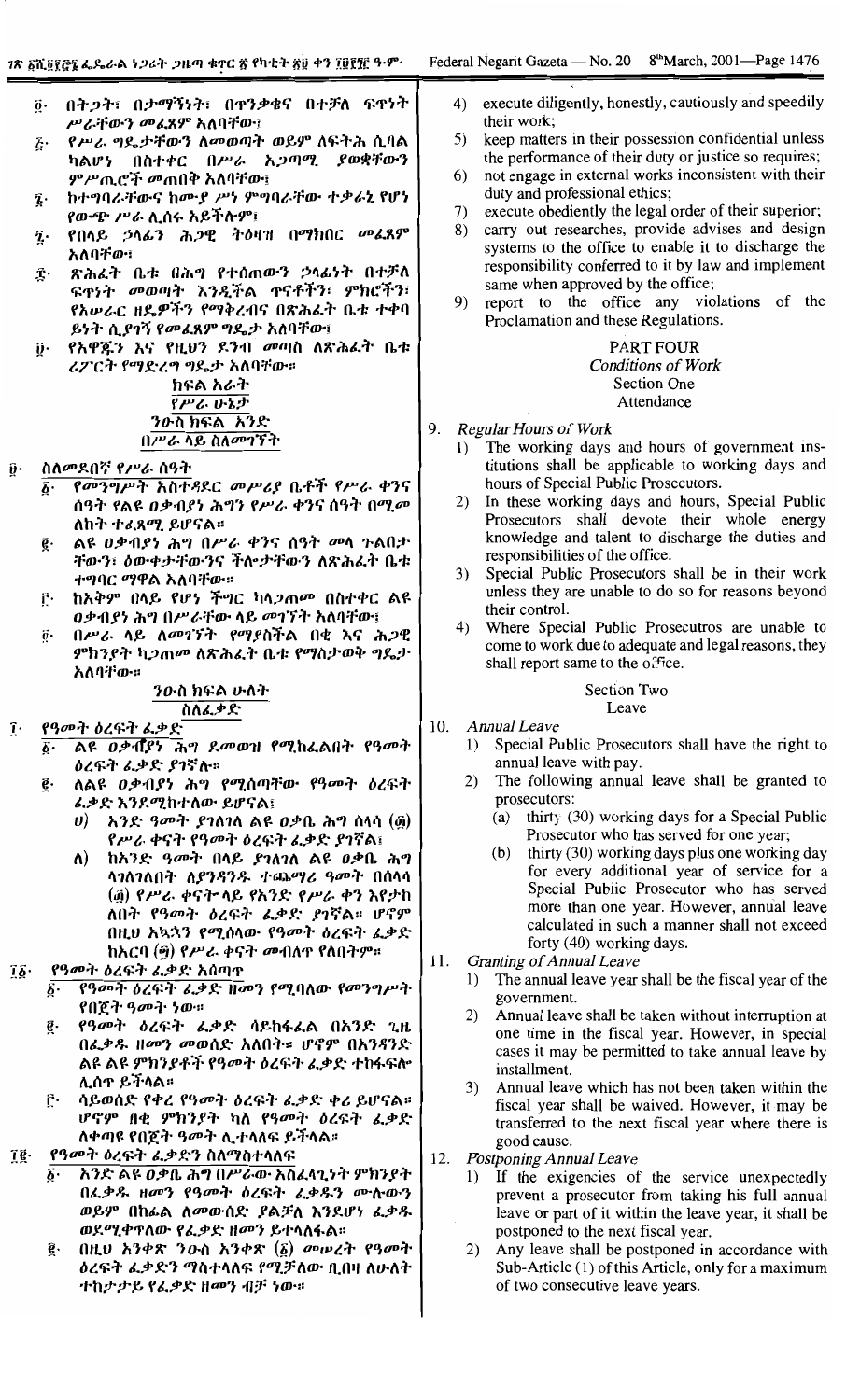- በዚህ አንቀጽ ንውስ አንቀጽ (፩) መሥረት ካልሆነ ŗ٠ በስተቀር በሙሉ ወይም በከፊል ያልተወሰደ የዓመት ዕረፍት ፌቃድ ቀሪ ይሆናል።
- የሀመም ፈቃድ <u>ልዩ ዐቃብያነ ሕግ ለሚደርስባቸው የጤና መታወክ የህመም</u> <u> ፈቃድ እንደሚከተለው ሊሰጣቸው ይችላል ፤</u>
	- የሕመም ፈቃዱ የጤናው መታወክ ከደረሰበት የመጀ  $\vec{b}$ . መሪያ ቀን አንስቶ ባለው የአሥራ ሁለት ወር ጊዜ ውስዋ በተከታታይ ወይም በተለያዩ ጊዜያት ቢወሰድም በማና ቸውም ሁኔታ ከስድስት ወራት አይበልዋም ፤
	- በአራት ዓመታት ውስዋ የተሰጠው የሕመም ፌቃድ ē٠ ድምር ስምንት ወራት ከደረሰ ምንም ዓይነት የሕመም ፌቃድ አይሰዋም ፣
- በሕመም ምክንያት በተከታታይ ከሦስት ቀናት በላይ ŕ٠ የቀረ ልዩ ዐቃቤ ሕግ የሕክምና ማስረጃ ማቅረብ አለበት፣
- በአንድ የበጀት ዓመት የሚወሰድ የሕመም ፌቃድ  $\overline{0}$ . ቀዋሎ በተመለከተው ሁኔታ ይሰጣል ፤
	- ሀ) ለመጀመሪያዎቹ ሁለት ወራት ከሙሉ ደመወዙ ከፍያ *ጋ*ር ፤
	- ለ) ለቀጣይ ሁለት ወራት ከግማሽ የወር ደመወዝ ክፍያ  $2C_1$
	- ሐ) ለሚቀጥሉት ሁለት ወራት ያለደመወዝ ክፍያ ፡፡
- *ሚንኛውም ል*ዩ *ዐቃ*ቤ ሕግ በእንድ የበጀት ዓመት  $\boldsymbol{\tilde{c}}$ . ውስጥ የሐኪም ምስክር ወረቀት ሳይኖረው በሕመም ከሥራ የቀረበት ቀን ተደምሮ ከስድስት ቀን የበለጠ እንደሆነ ከስድስት ቀን በላይ ያለው ጊዜ ከዓመት የዕረፍት ፌቃዱ ላይ ይቀነስበታል ፡፡
- የወሊድና የእርግዝና ፈቃድ îĝ∙
	- ንፍሰ ጡር የሆነች ልዩ ዐቃቤ ሕግ ከእርግዝናዋ *ጋ*ር δ. በተያያዘ ለሚደረጉ ምርመራዎችና ሕክምናዎች ከደመወዝ ጋር ፌድድ ይሰጣታል ፡፡ ሆኖም ግን ስለምር መራውና ስለሕክምናው ሕጋዊ የሐኪም ማስረጃ ማቅረብ አለባት ።
	- *ነ*ፍሰ ጡር የሆነች ልዩ *ዐቃ*ቤ ሕግ እወልዳለሁ ብላ ĝ. ከአመነችበት ቀን በፊት መውለጀዋ ሲደርስ የሰላሳ ተከታታይ ቀናት የወሊድ ፈቃድ እንዲሁም ስትወልድ ከወለደችበት ቀን ጀምሮ ፳ ተከታታይ ቀናት የወሊድ *ፌ*ቃድ ከደመወዝ ክፍያ *ጋ*ር ይሰጣታል ፡፡
- የሀዘን ፌቃድ ΪĘ.

ÎΓ.

- የልዩ ወቃቤ ሕግ ሚስት ወይም ባል፣ አባት፣ እናት ወይም አሳዳጊ፣ ወንድም ፣ እህት ፣ ልጅ ወይም የጉዲፈቻ ልጅ ቢሞት ደመወዝ የሚከፌልበት የሰባት ቀናት የሐዘን ፌቃድ ይሰጠዋል።
- በዚህ አንቀጽ ንውስ ቁዋር (፩) ከተገለጹት ውጭ ĝ. በአንድ የበጀት ዓመት ከአሥር ቀናት ያልበለጠ ደመወዝ የሚከፌልበት ፌቃድ ይሰጠዋል፡፡
- የጋብቻ ፈቃድ īī.
- <u>ልዩ ዐቃቤ ሕግ ጋብቻ ለመፈጸም ደመወዝ የሚከፈልበት</u> ሰባት የሥራ ቀናት ፌቃድ ይሰጠዋል ፡፡
- ልዩ ፈቃድ ĩį. <u>ልዩ ወቃቤ ሕግ በሕጋዊ አካል እንዲቀርብ የታነዘበት</u> ማስረጃ ሲያቀርብ የታዘዘበትን ጉዳይ አከናውኖ ለመመለስ ለሚያስፈልገው ጊዜ ከደመወዝ ጋር ልዩ ፈቃድ ይሰጠዋል ።
- የተናትና የትምህርት ፌቃድ ĴΫ.
	- ልዩ ወቃብያነ ሕግ ከሥራቸው ጋር በተያያዘ ለሚያደ ርጉት ተናትና ምርምር ፣ ለሚከታተሉት የሙያ ማሻሻያ ሥልጠና እና ትምህርት ፣ የትምህርት ፌቃድ ሊሰጣቸው ይችላል ።
	- ĝ. ልዩ ወቃብያነ ሕግ በሚከታተሏቸው ትምሀርቶች ለሚሰጡት ፌተናዎች ፣ ፌተናዎቹ የሚወስዱትን ቀናት ያህል ፈቃድ የማግኘት መብት አሳቸው ።
- If, for reasons other than those stated in Sub-Article 3) 1) of this Aricle, annual leave is not taken fully or partially, it shall be forfeited.
- 13. Sick Leave

Special Public Prosecutors may be granted sick leave as follows:

- $\left( \right)$ The sick leave cannot be more than six months in a fiscal year whether the sick leave is taken successively or separately starting from the first day of the sickness:
- 2) No sick leave shall be granted if the sick leave already granted in the aggregate reached eight months in a peirod of four years;
- 3) When a Special Public Prosecutor is absent from his work for more than three consecutive days due to sickness, he shall submit a medical certificate;
- 4) For a fiscal year, sick leave shall be granted in the following manner:
	- (a) for the first two months with full salary pay;
	- (b) for the next two months with half salary pay;
	- (c) for the next two months with no salary pay.
- 5) Where, the aggregate number of days during which any Special Public Prosecutor is absent from office due to sickness without a medical certificate, exceeds six  $(6)$ , the number of days exceeding six (6) shall be deducted from his annual leave.
- 14. **Maternity Leave** 
	- A pregnant Special Public Prosecutor shall be  $1)$ entitled to maternity leave with pay for diagnosis and treatment. The Special Public Prosecutor shall submit valid medical certificate.
	- 2) A pregnant Special Public Prosecutor shall be granted a period of thirty (30) consecutive days of maternity leave with pay preceding the presumed date of her confinement and a peirod of sixty  $(60)$ consecutive days of maternity leave after confinement.
- 15. Mourning Leave
	- 1) A Special Public Prosecutor, whose wife or husband, father, mother or guardian, brohter, sister, natural or adopted child dies, shall be granted seven days mourning leave with pay.
	- 2) Without prejudice to Sub-Article (1) of this Article, Special Public Prosecutors shall be granted mourning leave with pay for not more than ten  $(10)$  days during a fiscal year.
- 16. Marriage Leave

Special Public Prosecutors shall be granted seven working days of marriage leave with pay.

17. Special Leave

Special Public Prosecutors shall be granted special leave with pay when ordered to appear before a legal body for the period necessary for such appearance, on production of the summons.

- Research and Educational Leave 18.
	- 1) Special Public Prosecutors may be entitled to Research and Educational leave to carry out research or follow up professional training and education related to their work.
	- 2) Special Public Prosecutors shall be entitled to leave for the duration of exams of the courses they are enrolled in.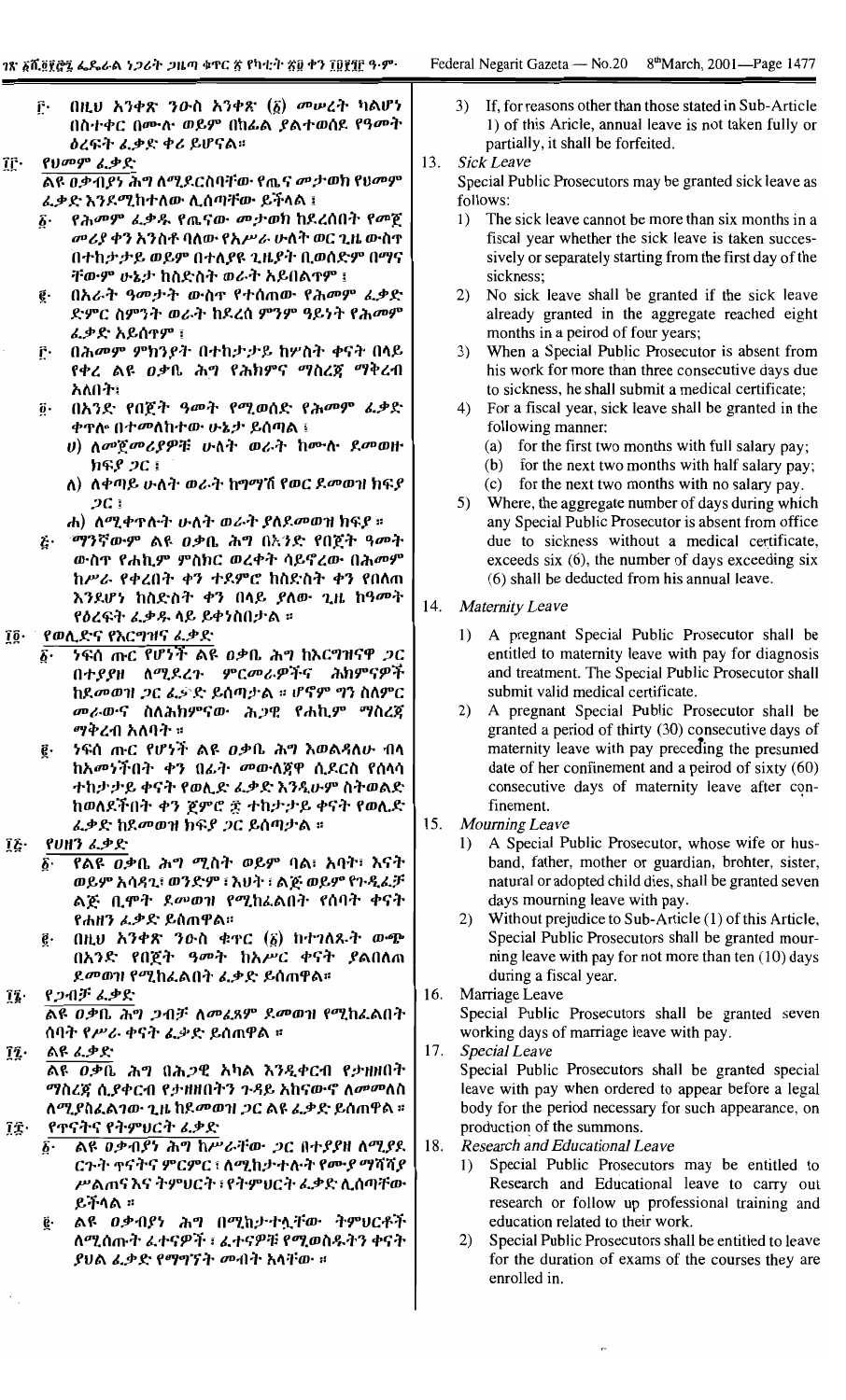$\blacksquare$ 

| Î₿∙<br>$\bar{\mathbf{z}}$ .<br>$\delta \hat{\rho}$ .<br>Ŝĝ∙ | የፌቃድ አጠያየቅ<br>በጽሑፍ ለመጠየቅ የማይቻልበት ሁኔታ ካላጋጠመው<br>በስተቀር ማንኛውም ልዩ ዐቃቤ ሕግ የሚጠይቀው ፌቃድ<br><u>ሁ</u> ሉ በጽሑፍ መሆን አለበት ፡፡<br><i>ንዑ</i> ስ ክፍል ሦስት<br>ስለ ሥራ ድልድል<br>መደበኛ የሥራ ድልድል<br>የልዩ ዐቃቤ ሕግ ዋና ሹሙ በየጊዜው ልዩ ዐቃብያነ ሕግ<br>ስለሚያከናውኗቸው ተግባራት የሥራ ድልድል ያደርጋል ።<br>አስፈላጊ የሥራ ድልድል<br>ለሥራው ቅልዋፍና እና አፈጻጸም አመቺ ነው ብሎ ሲያምን<br>የልዩ ዐቃቤ ሕግ ዋና ሹም ከመደበኛው የሥራ ድልድል<br>በተጨማሪ ወይም በተለይ አስፈላጊ የሥራ ድልድል<br>ለማድረግ ይችላል ፡፡<br>ተመጣጣኝ ድልድል<br>የልዩ ዐቃቤ ሕግ ዋና ሹም መደበኛ ወይም አስፈላጊ የሥራ                                                                                                    | 19. Application for Leave<br>All leave shall be requested in written application unless<br>the Special Public Prosecutor is encountered with<br>circumstances preventing him from doing so.<br><b>Section Three</b><br>Assignment of Job<br>Regular Job Assignment<br>20.<br>The Chief of Special Public Prosecutors shall assign<br>jobs to the Special Public Prosecutors.<br><b>Necessary Job Assignment</b><br>21.<br>Where the Chief of Special Public Prosecutors deems it<br>necessary, he shall make necessary job assignment to<br>Sepcial Public Prosecutors in addition to, or in lieu of<br>the regular job assignment for the effective execution of<br>the work.<br>Equitable Assignment                                                                                                                                                                               |  |  |
|-------------------------------------------------------------|-------------------------------------------------------------------------------------------------------------------------------------------------------------------------------------------------------------------------------------------------------------------------------------------------------------------------------------------------------------------------------------------------------------------------------------------------------------------------------------------------------------------------------------------------------|--------------------------------------------------------------------------------------------------------------------------------------------------------------------------------------------------------------------------------------------------------------------------------------------------------------------------------------------------------------------------------------------------------------------------------------------------------------------------------------------------------------------------------------------------------------------------------------------------------------------------------------------------------------------------------------------------------------------------------------------------------------------------------------------------------------------------------------------------------------------------------------|--|--|
|                                                             | ድልድሎችን ሲያደርግ የልዩ ዐቃብያነ ሕግን አቅም ፣<br>ጉልበት እና የሥራ ጫና በማገናዘብ ተመጣጣኝነት ያለው<br>እንዲሆን ያደርጋል ፡፡<br><i>ንዑ</i> ስ ክፍል አራት<br>ስለ ደመወዝ እና አበል                                                                                                                                                                                                                                                                                                                                                                                                                      | The Chief of Special Public Prosecutors shall assign the<br>regular or the necessary job equitably taking into<br>account the ability, capacity and work load of the<br>Special Public Prosecutor.<br><b>Section Four</b>                                                                                                                                                                                                                                                                                                                                                                                                                                                                                                                                                                                                                                                            |  |  |
| ፳፫∙                                                         | ደመወዝ                                                                                                                                                                                                                                                                                                                                                                                                                                                                                                                                                  | Salary and Allowances                                                                                                                                                                                                                                                                                                                                                                                                                                                                                                                                                                                                                                                                                                                                                                                                                                                                |  |  |
|                                                             | የልዩ ዐቃብያነ ሕግ ደመወዝ በጽሕፈት ቤቱ የደመወዝ<br>$\boldsymbol{\delta}$ .<br>ስኬል መሰረት ይሆናል ፡፡<br>ልዩ ዐቃብያነ ሕግ ለሹመት ደረጀው የተመደበው<br>ĝ.<br>ደመወዝ ይከፈላቸዋል ፡፡                                                                                                                                                                                                                                                                                                                                                                                                              | 23.<br><b>Salary</b><br>1) The Salry of Special Public Prosecutors shall be in<br>accordance with the salary scale of the office.<br>Special Public Prosecutors shall be paid the salary<br>2)                                                                                                                                                                                                                                                                                                                                                                                                                                                                                                                                                                                                                                                                                       |  |  |
| $\mathbf{\hat{z}}\mathbf{\hat{0}}$ .                        | ስለ ልዩ ልዩ አበሎች<br>ለልዩ ወቃብያነ ሕግ የሚከፌል ማናቸውም ዓይነት አበል<br>በመንግሥት ከፀደቀ በኋላ ጽሕፈት ቤቱ በሚያወጣው<br>መመሪያ ተፈጸሚ ይሆናል ።                                                                                                                                                                                                                                                                                                                                                                                                                                              | corresponding to their position.<br><b>Sundry Allowances</b><br>24.<br>Sundry allowance payable to Special Public<br>Prosecutors shall be determined by directives to be                                                                                                                                                                                                                                                                                                                                                                                                                                                                                                                                                                                                                                                                                                             |  |  |
|                                                             |                                                                                                                                                                                                                                                                                                                                                                                                                                                                                                                                                       | issued by the office with the approval of the Government.                                                                                                                                                                                                                                                                                                                                                                                                                                                                                                                                                                                                                                                                                                                                                                                                                            |  |  |
| ፳፩                                                          | የደረጃ ዕድገት<br>$\delta$ የትምህርት ደረጃ ፡ የሥራ ችሎታና ልምድ ፣ ታማኝ 25. Promotion<br><i>ነትና ታታሪነት</i> እንዲሁም የሥራ ሥነ ምግባር ተመዝኖ<br>የደረጃ ዕድገት ይሰጣል ፡፡<br>የደረጀ ዕድገት የሚሰጠው በጉባኤ ተወስኖ በዋናው<br>ĝ.<br>ሹም ሲጸድቅ ነው ።<br>አዲስ የደረጃ ዕድገት ለማግኘት ቀደም ሲል በነበረ<br>ŗ٠<br>ደረጀ ለአንድ ዓመት ጊዜ ማገልገል ግዴታ ነው ።<br>በማናቸውም ጊዜና ቦታ በሙያው የተሰጠ አገልግሎት<br>$\overline{0}$ .<br>ለደረጃ ዕድንት አሰጣዋ ከሚዛን ውስዋ ሊንባ ይችላል ።<br>የሚከተሉት የደረጃ ዕድገት ደረጃዎች ናቸው ፤<br>$\vec{b}$ .<br>$\bm{v}$ ) ዕጮ ልዩ ዐቃቤ ሕግ ፤<br>ለ) ልዩ ዐቃቤ ሕግ ደረጃ ሦስት ፤<br>ሐ) ልዩ ዐቃቤ ሕግ ደረጃ ሁለት ፣                                                    | Promotion Shall be based on qualification, ability,<br>1)<br>experience, commitment, hard work and good<br>discipline of the Special Public Prosecutors.<br>Promotion shall be valid when decided by the<br>2)<br>commission and approved by the Chief of the<br>Special Public Prosecutors.<br>A one year service in a prior grade is mandatory for<br>3)<br>a new grade promotion.<br>Prior service rendered at any place and time can be<br>4)<br>considered for assessment of promotion.<br>The following are Grades of Promotions:<br>5)<br>(a) Candidate Special Public Prosecutor,<br>(b) Special Public Prosecutor Grade Three;                                                                                                                                                                                                                                              |  |  |
| $\mathbf{z}_1$                                              | መ) ልዩ ዐቃቤ ሕግ ደረጃ አንድ ፡<br><i>ψ</i> ) ከፍተኛ ልዩ ዐቃቤ ሕግ ደረጃ ሦስት ፤<br>ረ) ከፍተኛ ልዩ ዐቃቤ ሕግ ደረጃ ሁለት ፣<br>ሰ) ረዳት የልዩ ዐቃቤ ሕግ ሹም ፡፡<br>የእርከን ጭማሪ<br>በሥራ አፈጸጸሙና በሥነ ምግባሩ ዋሩ ውጤት ያለው<br>$\hat{\boldsymbol{\varrho}}$ .<br>ልዩ ዐቃቤ ሕግ ደመወዙ ለደረጃ ከተወሰነው ጣሪያ<br>ያሳለፌ እንደሆነ ለያዘው ደረጃ በደመወዝ ስኬል ውስጥ<br>የተመለከተውን የእርከን ጭማሪ በየሁለት ዓመት<br>ያገኛል ።<br>የእርከን ጭማሪ መጠን የጭማሪ ውሳኔ ከመደረጉ በፊት<br>ĝ.<br>ልዩ ዐቃቤ ሕን ሲያገኝ በነበረው ደመወዝና ቀጥሎ<br>በሚገኘው የእርከን ደመወዝ መጠን መካከል ያለው<br>ልዩነት ነው ።<br>የእርከን የደመወዝ ጭማሪ መቆያ ጊዜ የሚቆጠረው ልዩ<br>ŗ٠<br>ዐቃቤ ሕን ከተሾመበት ወይም የመጨረሻውን ጭማሪ<br>ካንኘበት ቀን ጀምሮ ይሆናል ። | (c) Special Public Prosecutor Grade Two;<br>(d) Special Public Prosecutor Grade One;<br>Higher Special Public Prosecutor Grade<br>(e)<br>Three;<br>Higher Special Public Prosecutor Grade Two;<br>(f)<br>Assistant Chief of Special Public Prosecutor.<br>(g)<br>26.<br>Increments<br>Where a Special Public Prosecutor demonstrates<br>1)<br>good performance and discipline, he shall receive<br>salary increment according to the salary scale of the<br>office every two years provided his current salary<br>does not exceed the anticipated salary.<br>The rate of increment shall be the difference<br>2)<br>between the current salary and the next step<br>according to the salary scale of the office.<br>The date from which an increment is due shall be<br>3)<br>based on the date of the appointment of the Special<br>Public Prosecutor or the date on which the last |  |  |
|                                                             |                                                                                                                                                                                                                                                                                                                                                                                                                                                                                                                                                       | increment was granted.                                                                                                                                                                                                                                                                                                                                                                                                                                                                                                                                                                                                                                                                                                                                                                                                                                                               |  |  |

 $\vert$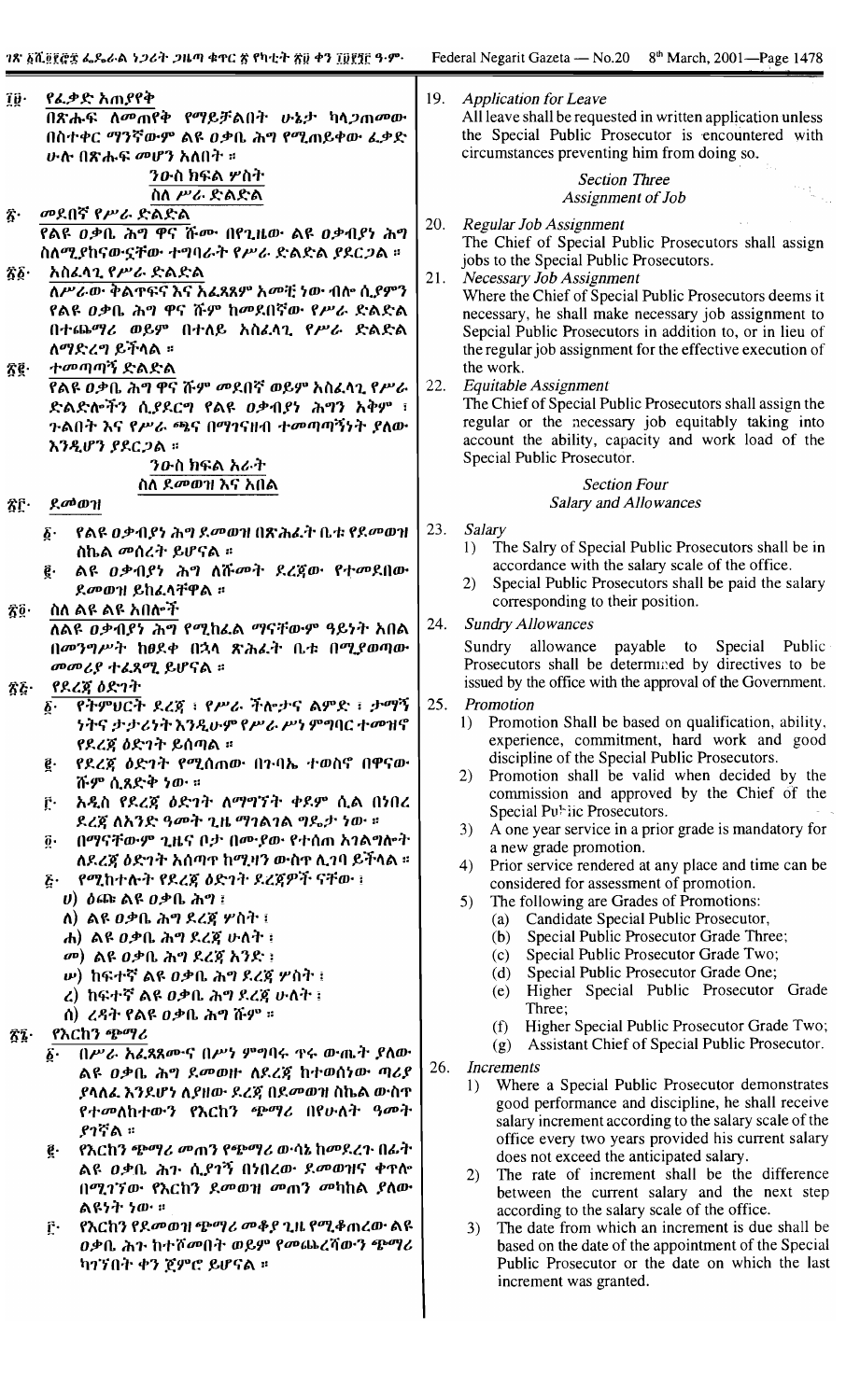አንድ ልዩ ዐቃቤ ሕግ በደረጃ ዕድገት የሚያገኘው Ő٠ ደመወዝ የደረጀ ዕድገቱን ባያገኝ ኖሮ በሚቀጥለው የጭማሪ ጊዜ ማግኘት ከሚችለው የእርከን ደመወዝ ጭማሪ እኩል የሆነ እንደሆነ የሚቀዋለው የእርከን ጭማሪ መቆያ ጊዜው ከደረጃ ዕድገት በፊት ጭማሪ ከአገኘበት ቀን ጀምሮ ይቆጠራል ፡፡ ንውስ ክፍል አምስት

# ሕክምና

የሕክምና *መ*ብት ŦÎ.

> ማንኛውም ልዩ ዐቃቤ ሕግ ሲታመም የሕክምና ወጪው ሙሉ በሙሉ በጽሕፌት ቤቱ እየተሸፌነለት በተመላላሽም ሆነ በሆስፒታል ተኝቶ የመታከም መብት ይኖረዋል ፡፡ የቤተሰብ ሕክምና

ŜΞ የልዩ ዐቃቤ ሕግ ሚስት ፥ ባል ወይም ልጅ ሲታመም የሕክምና ወጪው ግማሽ በመሥሪያ ቤቱ እየተሸፈነለት በተመላላሽም ሆነ ሆስፒታል ተኝቶ የመታከም መብት ይኖረዋል ።

- የሕክምና ተቋም ምርጫ Ŝŷ∙ <u>ልዩ ወቃብያነ ሕግም ሆኑ ቤተሰባቸው የሚታከሙበትን</u> መንግሥታዊ የህክምና ተቋም ጽሕፈት ቤቱ ለመወሰን ይችላል ።
- በሥራ ላይ በደረሰ አደ*ጋ ወ*ይም በሥራ ምክንያት በመጣ ĝ. ሕመም ስለሚከፌል የጉዳት ካሣ
	- በሥራ ላይ በደረሰ አደጋ ወይም በሥራ ምክንያት  $\vec{b}$ . በመጣ ሕመም ዘላቂና ሙሉ የአካል ጉዳት ደርሶበት ሥራ መሥራት የማይችል ልዩ ዓቃቤ ሕግ አግባብ ባለው የጡረታ ሕግ መብቱ ይከበርለታል ፡፡
	- አንድ ልዩ ዐቃቤ ሕግ በሥራ ላይ በደረሰ አደ*ጋ* ወይም ê٠ በመጣ ሕመም ዘላቂ የሆነ ወይም/እና ከፊል የአካል ጉዳት የደረሰበት እንደሆነ እና የደረሰውም ጉዳት ሥራውን ሙሉ በሙሉ እንዲያቋርዋ የማያስገድደው ሲሆን ሥራውን የሚቀዋል መሆኑ እንደተጠበቀ ሆኖ ለደረሰበት የአካል ጉዳት አግባብ ባለው የጡረታ ሕግ መሠረት ካሣ ይከፈለዋል ፡፡

# ንውስ ክፍል ስድስት ስለ ሥራ አፈጻጸም

የሥራ አፊጸጸም ዘገባ @§∙

- የልዩ ዐቃብያነ ሕግ የሥራ አፊፃዐም ዘገባ ቅጽ  $\ddot{\bm{b}}$  . ከጽህፈት ቤቱ የሥራ ባህሪ ጋር ተጣዋሞ ይዘጋጀል ።
- የሥራ አፈፃፀም ቅጾች የልዩ ዐቃብያነ ሕግን ተግባራት ĝ. በተቻለ መጠን ነባራዊ በሆኑ መስፌርቶች በማካተት  $R$ H $2$ ğ $R$  #

#### የሥራ አፈፃፀም ዘገባ አዘገጃጀት ad.

- የልዩ ወቃብያነ ሕግ*የሥራ* አፈፃፀም ዘገባ ከልዩ ወቃቤ ሕጉ የሹመት ደረጃ በላይ ባለ ኃላፊ በዋንቃቄ በዓመት ሁለት ጊዜ ይሞላል ፡፡
- በዚህ አንቀጽ ንውስ አንቀጽ  $(\delta)$  የተገለጸው እንደተ ë∙ ጠበቀ ሆኖ የልዩ ዐቃቤ ሕግ ዋና ሹም በማንኛውም የሹመት ደረጀ ላይ ስላለው ልዩ ዐቃቤ ሕግ የሥራ አፈጻጸም ዘገባ እንዲቀርብለት ለማዘዝ ይችላል።

#### ທີ່ເົ່ በሥራ አፊፃዐም ዘገባ ላይ የሚቀርብ ቅሬታ

- ልዩ ዐቃቤ ሕግ በሥራ አፈፃፀም ዘገባ አሞላል ላይ ۶۰. ቅሬታ ማቅረብ ይችላል ።
- እንዲህ ዓይነት ቅሬታ ሲቀርብ በጉባኤ ታይቶ የውሳኔው ሃሳብ ለልዩ ዐቃቤ ሕግ ዋና ሹም ይቀርባል ፡፡
- በሥራ አፈፃፀም ዘገባ ቅሬታ ላይ የልዩ ዐቃቤ ሕግ ዋና ŕ٠ ሹም የሚሰጠው ውሳኔ የመጨረሻ ይሆናል ፡፡

4) Where the salary of a public prosecutor, as a result of his appointment to a higher grade, is equal to that of the next step salary for which he would have been eligible had he not been appointed, the waiting period for the next periodic increment shall continue to run from the date of the last periodic increment in the grade from which he was appointed.

# **Section Five Medical Benefits**

- 27. **Medical Privileges** Any Special Public Prosecutor shall have the right, during his sickness, to be treated in a hospital as an inpatient or out-patient and the full medical expenses shall be covered by the office.
- 28. Medical Expenses for Family

The office shall pay half of the medical expenses to the wife or husband or child of the Special Public Prosecutors where they are treated in a hospital as inpatients or out-patients.

- 29. Selection of Medical Institution The office may designate the medical institutions where Special Public Prosecutors and their family may be treated.
- 30. Damages in Cases of Employment Injuries or **Occupational Diseases** 
	- 1) The right of a Special Public Prosecutor permanently and totally disabled due to employment injury, or occupational disease, shall be realized in accordance with the relevant pension law.
	- 2) Where a Special Public Prosecutor has suffered permanent and/ or partial disablement caused by employment injury or occupational disease, but is still fit for work, he shall continue in his work. He shall, however, be entitled to compensation in accordance with the relevant pension law.

# **Section Six** Efficiency

- 31. **Efficiency Reports** 
	- 1) Efficiency report of Special Public Prosecutors shall be prepared in conformity with the specialty of the duties of the office.
	- $(2)$ Efficiency reports of Special Public Prosecutors shall be prepared based on objective factors of the Special Public Prosecutors.
- $32.$ **Efficiency Reports Preparation** 
	- $\left| \right|$ Efficiency report of Special Public Prosecutors shall be carefully prepared once a year by their respective superiors.
	- Without prejudice to sub-Article (1) of this Article,  $(2)$ the Chief of Special Public Prosecutors may request efficiency report of any Special Public Prosecutor at any level of appointment.
- 33. **Complaint on Efficiency Report** 
	- $1)$ Special Public Prosecutors have the right to file complaint on efficiency report.
	- $(2)$ Such complaint may be reviewed by the commission of Special Public Prosecutors and shall be submitted to the Chief Public Prosecutor with recommendation.
	- 3) The decision by the Chief of Special Public Prosecutors on this matter shall be final.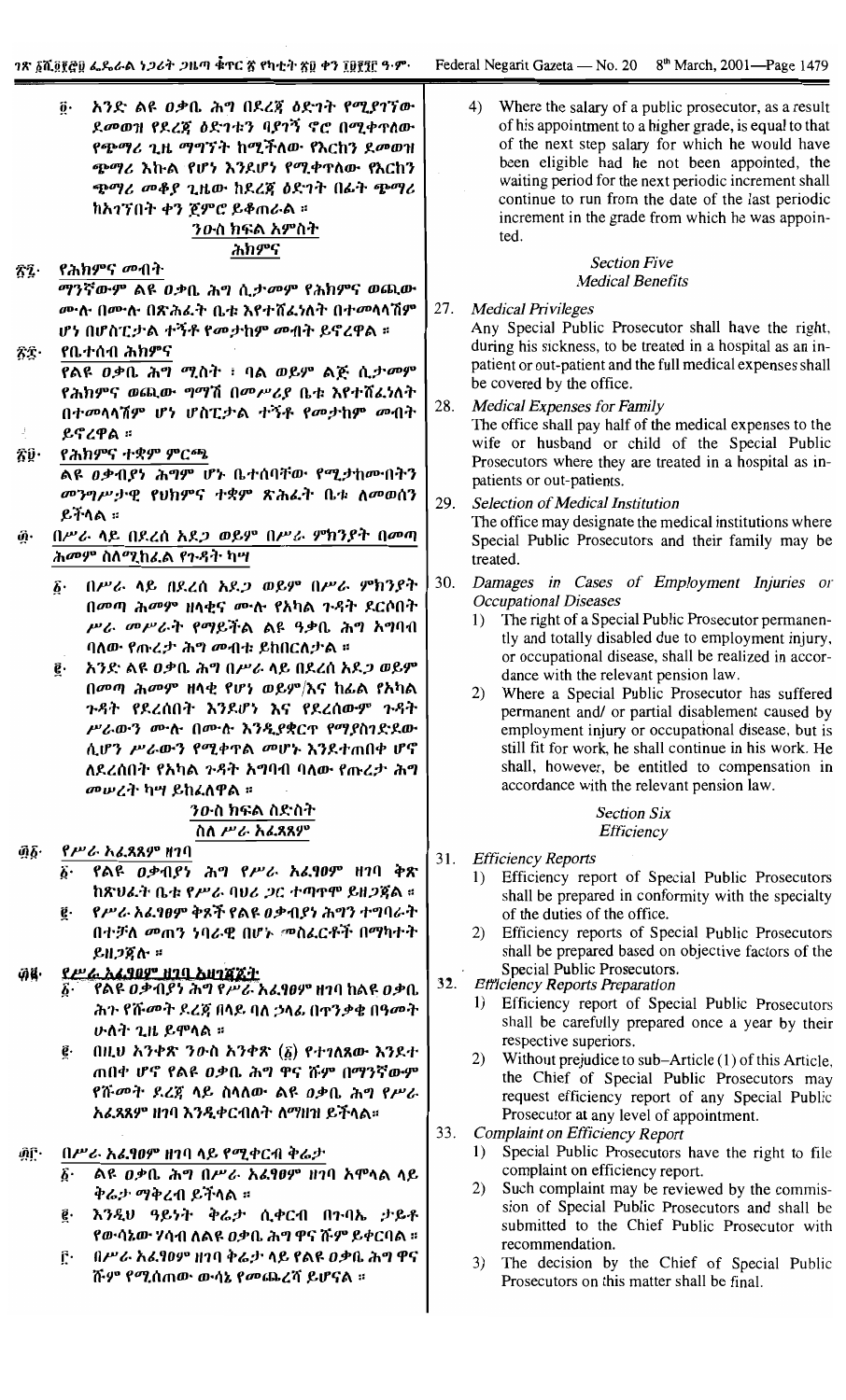#### 34. **Adverse Report**

ስ**ለችሎ***ታ ማነ***ስ የሚቀርብ ዘ**ገባ ĝĝ∙ የልዩ ዐቃቤ ሕግ የሥራ አፈጻጸም ደረጀ እጅግ አነስተኛ ሆኖ የተመደበበትን ሥራ ለማከናወን ብቃት የሌለው መሆኑ በንባኤ ተወስኖ በልዩ *ዐቃ*ቤ ሕግ **ዋና ሹ**ም ሲ**ፀድ**ቅ ከሹመቱ እንዲሰናበት ይደረጋል። የሥራ አፌጻጸም ዘገባዎች እያያዝ ĝ&∙

ስለ ልዩ ዐቃቤ ሕግ የሚሞሱ የሥራ አፈጻጸም ዘገባዎች በልዩ ዐቃቤ ሕጉ የግል ማህደር ውስጥ ተያይዘው መቀመጥ አለባቸው።

# ንውስ ክፍል ሰባት አገልግሎት ስለማቋረጥ

#### ሥራን በገዛ ፌቃድ ስለመልቀቅ ĝĮ.

- ማንኛውም ልዩ ዐቃቤ ሕግ በማናቸውም ምክንያት በንዛ ፌቃዱ ስንብት በመጠየቅ ሥራውን ስመልቀቅ ይችላል።
- ሥራን በገዛ ፌቃድ ለመልቀቅ የሚቀርብ ጥያቄ ĝ. ሥራውን ለመልቀቅ ከተፈለገበት ቀን አስቀድሞ ከአርባ ቀናት በፊት በጽሁፍ ለልዩ ዐቃቤ ሕግ ዋና ሹም መቅረብ አለበት።
- ልዩ ዐቃቤ ሕጉ የሚያቀርበው ሥራ የመልቀቅ ጥያቄ ŕ٠ ተቀባይነት እስከሚያገኝ ተመድቦ ሲያከናውን የነበረው ሥራ እንዳይበደልና እንዳይጓደል የተለየ **Tንቃቄ ያደርጋል።**
- <u>፬</u>· የልዩ ዐቃቤ ሕጉ ዋና ሹም የሥራ ስንብት ጥያቄ እንደደረሰው የጽሕፈት ቤቱ ሥራ እንዳይጓደል እና እንዳይበደል ሥራውን ለማቆም የሚፈልግበትን ቀን ከሰላሳ የሥራ ቀናት ላልበለጠ ጊዜ ለማራዘም ይችላል።
- <u>ξ</u>· የልዩ ዐቃቤ ሕጉ ዋና ሹም ለስንብት **ተያ**ቄው በተቻለ ፍተነት ውሳኔ ይሰጣል።
- የሹመት ስንብት ጥያቄ ያቀረበ ልዩ ዐቃቤ ሕግ Î. በጽሕፈት ቤቱ ተመድቦ የሥራበት ጊዜ፣ የሥራ አፈጸጸም ደረጀው፣ የደመወዙ ልክና አስተዋፅዖው በዝርዝር ተገልጾ ማስረጃ ይሰጠዋል፡፡

#### የጡረታ ዕድሜ በመድረሱ የሚደረግ ስንብት âî.

- ልዩ ዐቃቤ ሕግ አግባብ ባለው የጡረታ ሕግ መሠረት ከሥራው ይሰናበታል።
- የዚህ አንቀጽ ንውስ አንቀጽ (፩) ቢኖርም አግባብ ğ. ያለው የ*መንግሥት አ*ካል ሲፈቅድ ዕድሜው ለጡረ*ታ* በደረሰ ልዩ ወቃቤ ሕግ ስምምነት ከሦስት ዓመት ሳልበለጠ ጊዜ በሥራው ላይ እንዲቆይ ሲደረግ ይችላል።
- በጡረታ የሚሰናበቱ ልዩ ዐቃብያነ ሕግ ምክንያቶች፤ ŗ٠ <sub>ጥ</sub>ቅሞች፣ መብቶችና ግዴ*ታዎ*ች በፌዴራሎ የመን

#### ሌሎች የስንብት ምክንያቶች ĝΫ·

- ልዩ ዐቃቤ ሕግ በጤናው እክል ምክንያት በዚህ ደንብ አንቀጽ ፲፫ መሠረት ባለው ጊዜ ከሕመሙ የመዳን ተስፋ የሴለው መሆኑ ሲወሰን ከሥራው እንዲሰናበት ይደረጋል።
- በሥራ አፈጻጸም እጅግ አነስተኛ ውጤት ያለው ልዩ ĝ. ዐቃቤ ሕግ የአርባ አምስት ቀናት ማስጠንቀቂያ ተሰዋቶት ከሥራው እንዲሰናበት ይደረ*ጋ*ል።
- ሕጋዊ ሥልጣን ባለው ፍርድ ቤት የመጨረሻ በሆነ ŕ٠ ፍርድ ከእንድ ዓመት ያላነሰ እሥራት ከተፈረደበት ያለማስጠንቀቂያ ከሥራው እንዲሰናበት ይደረጋል።
- በከባድ የዲሲፕሊን ተፋቶች ተከሶ የተቀጣ ልዩ ዐቃቤ ĝ٠ ሕግ ከሹመቱ እና ከሥራው ሲሰናበት ይችላል።

Where the recommendation of the commission shows that the efficiency report of a Special Public Prosecutor is extremely low and he is unable to carry out the duty assigned to him the Chief of the Special Public Prosecutors shall decide the removal of such Special Public Prosecutor from his office.

 $35.$ Maintenance of Efficiency Report Efficiency report shall be kept in the personal file of each Special Public Prosecutor.

# **Section Seven Termination Of Service**

#### 36. **Request for Resignation**

- 1) Special Public Prosecutors may of their own free will and on any ground request resignation.
- Request for resignation shall be submitted in  $2)$ written application to the Chief of Special Public Prosecutors forty (40) days prior to the date of the intended termination of service.
- 3) A Special Public Prosecutor shall take particular care to avoid interruption and damage on the work until his request for resignation is accepted.
- On receiving an application for resignation, the  $4)$ Chief of Special Public Prosecutors may extend the effective date of resignation for not more than thirty (30) days to avoid interruption and damage on the work of the office.
- 5) The Chief of Special Public Prosecutors shall, to the extent possible, give prompt decision on the request for resignation.
- A Special Public Prosecutor who resigns from the  $6)$ Office shall receive a certificate indicating his service time, efficiency report, position salary, and contribution.

#### 37. Retirement

- 1) Special Public Prosecutors shall terminate service in accordance with the relevant pension law.
- Without prejudice to Sub-Article (1) of this Article  $2)$ a special prosecutor who agrees to remain in service may be retained for a period not exceeding three years with the approval of the appropriate government organ;
- The grounds for the termination of service, upon  $3)$ reaching retirement age, privileges, rights and duties shall be determined by Federal Public Service Pension law.

#### 38. Other Grounds for Termination of Service

- A Special Public Prosecutors who cannot recover  $1)$ from illness notwithstanding medical treatment during the time stipulated under Article 13 of these Regulations and become no longer fit for service shall retire from service.
- Where the efficiency report shows extremely low 2) performance, the Special Public Prosecutor shall be dismissed with a forty five (45) days notice.
- A Special Public Prosecutor shall be dismissed if he 3) is convicted by a competent court for not less than one year imprisonment.
- A Special Public Prosecutor may be dismissed  $\overline{4}$ from his post and work if he is penalized for serious disciplinary offences.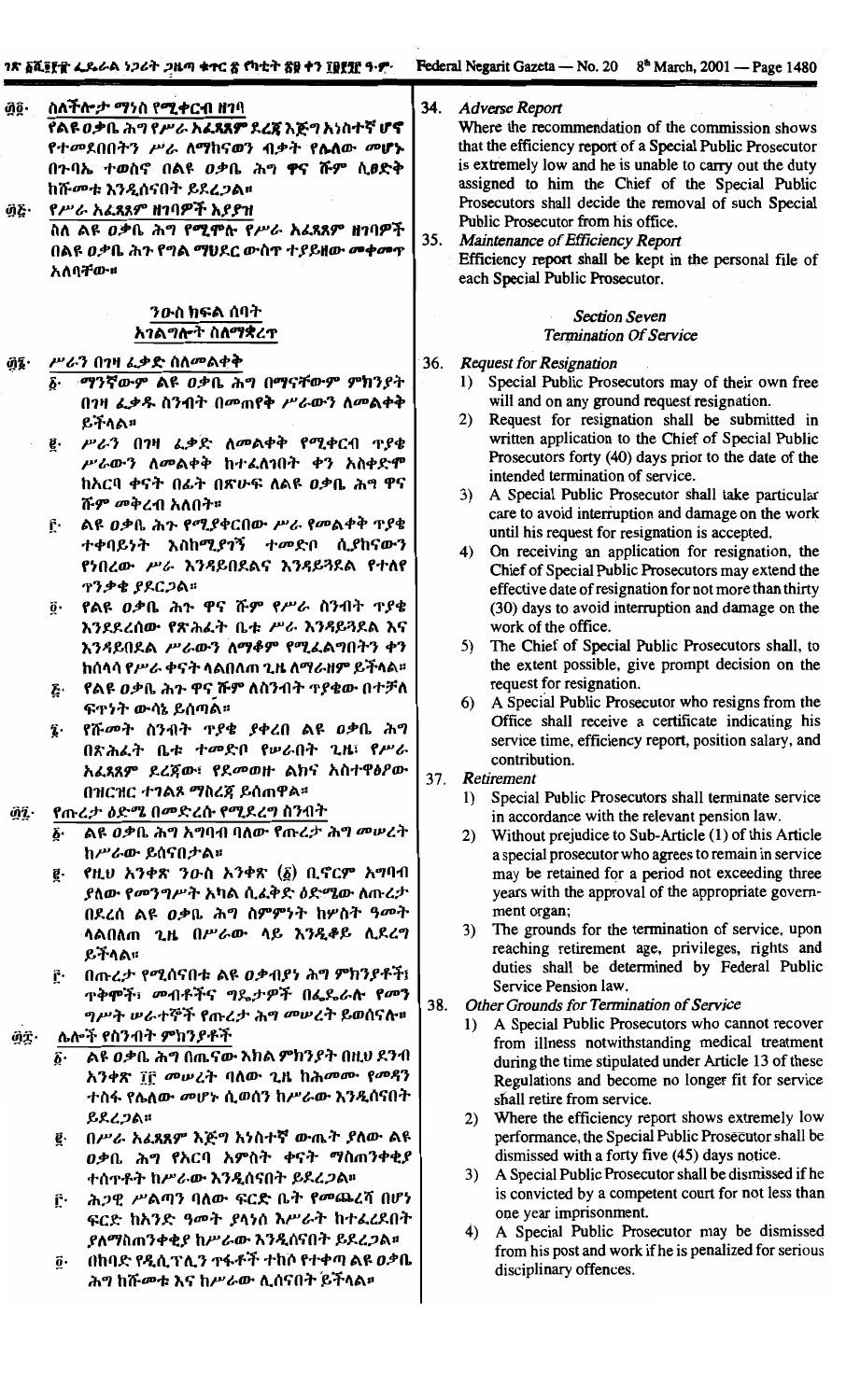በዚህ አንቀጽና በዚህ ደንብ ሌሎች አንቀጾች Ē٠ መሠረት ልዩ ዐቃቤ ሕጉ በልዩ ዐቃቤ ሕግ ሹሙ ከሹመት እና ከሥራ እንዲሰናበት ሲወሰን የጠቅላይ ሚኒስትሩ ጽ/ቤት እንዲያውቅ ይደረጋል።

# ንውስ ክፍል ስምንት ስለ ዲሲፕሊን

#### የዲሲፕሊን ቅጣት ዓላማ ĝÿ∙

የዲስፕሊን ቅጣት ዓላማ ልዩ ዐቃቤ ሕን የፌፀመውን ጥፋት ተረድቶ እንዲታረም እና የተሰጠውን ኃላፊነት በሕግና በመልካም ሥነ ምግባር መፈጸም እንዲያስችለው ለማድረግ እንዲሁም የማይታረም ሆኖ ሲገኝ ከሹመትና ከሥራ ለማሰ ናበት ነው።

# ስለዲሲፕሊን ተፋቶች

የ**ሚከተሉት የዲሲፕሊን ተፋቶች ናቸው**፤ δ.

- ጉበ መቀበል፣ ወይም እንዲሰጠው መጠየቅ፤  $\boldsymbol{\boldsymbol{v}}$
- ለ) ተገቢ ያልሆነ ተቅም ለራስ ለማግኘት ወይም ለሴላ ሰው ለማስገኘት በማሰብ በአማላጅነት መሥራት፤
- ራስን ወይም ሦስተኛ ወገንን ለመዋቀም ወይም ሐ) ለመጉዳት በጽሁፍ የሰፌረ መረጃ ሆነ ብሎ ወደ ሀሰትነት መለወዋ፤
- o<sup>p</sup> አግባብነት ያለውን ፍሬ ነገር ወይም መረጃ ሆነ ብሎ በመደበቅ ወይም ባለማሳወቅ ትክክለኛ ውሳኔ የሚያዛባ ሁኔታ መፍጠር፤
- $\boldsymbol{w}$ ያለበቂ ምክንያት ሥራን በማዘማየት ባለጉዳይን ማጉላላት፤
- አእምሮን በሚያደነዝዝ ወይም ሱስ በሚያስይዝ  $\mathcal{L}$ ሕገ ወጥ ዕፅ መጠቀም፤
- ሰክሮ በሥራ ላይ በመገኘት ወይም በአደባባይ ሰ) በመታየት የሙያውን ሥነ ምግባር፣ የጽሕፈት ቤቱን ክብር እና መልካም ስም ማጉደፍ፤
- ሽ) ያለ በቂ ምክንያት ወይም ያለፌቃድ አዘውትሮ መቅረት፤
- $\phi$ በሥራ ቦታ ጠብ አነሳስቶ መደባደብ፤
- $\mathbf{u}$ በሥራ ቦታ ለሞራልና ለመልካም ጠባይ ተቃራኒ የሆነ ድርጊት መፈጸም፤
- ሆነ ብሎ ወይም በከባድ ቸልተኝነት የጽሕፈት **ナ)** ቤቱ ንብረት ላይ ጉዳት ማድረስ፤
- 书) በጽሁፍ ወይም በቃል ከበላይ ኃላፊው የተሰጠውን ሕጋዊ ትዕዛዝ አለመፈጸም፤
- ኅ) -በሥራው ላይ ተገቢ ዋረት አለማድረግ፤
- ከሥራ ባልደረቦች *ጋ*ር በመግባባት ተባብሮ ባለመ 5) ሥራት በሥራ ላይ እንቅፋት መፍጠር።
- በዚህ አንቀጽ ንውስ አንቀጽ  $(\underline{\delta})$  ከ  $(\nu-\underline{\ell})$  እና  $(\underline{\mathbf{f}})$ ę. የተገለፁት ከባድ የዲሲፕሊን ተፋቶች ሲሆኑ ሌሎቹ ቀላል የዲሲፕሊን ተፋቶች ናቸው።

# *ንዑ*ስ ክፍል ዘጠኝ ስለ ዲሲፕሊን ክስ

#### ጠቅላላ ์ๆ§∙

- በዚህ ደንብ አንቀጽ ፵ የተዘረዘሩትን ተፋቶች Ä٠ በመፈጸም በዲሲፕሊን በተከሰሱ ልዩ ዐቃብያነ ሕግ ላይ የሚወሰዱ ጊዜያዊ እርምጀዎች፣ ቅጣቶች አወሳሰን፣ አፈጸጸም እና ይግባኝ በዚህ ደንብ መሥረት ይወሰናል።
- በልዩ ዐቃቤ ሕግ ላይ የሚቀርብ የዲሲፕሊን ተፋት ክስ ğ. ሚዛናዊ እና ገለልተኛ በሆነ ጉባዔ ይታያል፡፡

#### ŷğ. <u>የዲሲፕሊን ቅጣቶች</u>

ĝ٠ ልዩ *ዐቃ*ቤ ሕግ በተከሰሰበት የዲሲፕሊን ጉዳይ **ዋፋተኛ ሆኖ የተገኘ እን**ዶሆነ ከዚህ በታች በተመለ ከተው መሠረት እንደጥፋቱ ክብደት ሊቀጣ ይችላል፤

The dismissal of a Special Public Prosecutor from 5) his post and work under this Article and other Articles of these regulations by the Chief of Special Prosecutors shall be reported to the Prime Minister's Office.

# **Section Eight Discipline**

#### 39. **Objectives of Disciplinary Penalty**

The objective of disciplinary penalty is to correct a Special Public Prosecutor committing disciplinary offenses and educate him to carry out his responsibility in accordance with the law and professional ethics and to dismiss him from his post and work if corrective measures fail.

- 40. **Disciplinary Offenses** 
	- The following are disciplinary offenses:  $1)$ 
		- (a) taking or soliciting bribes;
		- doing favor through intermediaries with in- $(b)$ tent to obtain unlawful benefit for himself or for another:
		- falsification of written documents with intent  $(c)$ to obtain benefit for himself or for a third party;
		- (d) creating a situation which leads to an improper decision through intentionally failing to inform or concealing relevant information or evidence:
		- creating inconvenience to the public by de- $(e)$ laying service without good cause;
		- consumption of narcotic drugs or other illegal  $(f)$ substance of such a nature;
		- (g) to be found drunk in office or at public places thus harming professional ethics and the reputation of the office;
		- (h) regular absence from work without good cause or without obtaining leave;
		- $(i)$ initiating quarrel and assault at work place;
		- $(i)$ committing any act contrary to moral and good behavior at work place;
		- (k) damaging office property intentionally or with gross negligence;
		- $(1)$ disobedience to execute the written or oral lawful order of the superior;
		- (m) not showing diligence at work;
		- (n) obstructing the smooth execution of work by not cooperating with colleagues.
	- $2)$ Offences specified under Sub-Article (1) (a-f) and (l) of this Article are serious disciplinary offences while, the rest are simple disciplinary offences.

# **Section Nine** Disciplinary Charges

- 41. General
	- All charges brought against, or temporary actions,  $1)$ penalties, or executions or appeals by, Special Public Prosecutors, for violation of discipline under Article 40 shall be governed by these Regulations.
	- Disciplinary charges brought against Special 2) Public Prosecutors shall be tried by impartial and independent commission.
- 42. **Disciplinary Penalties** 
	- Where a Special Public Prosecutor is found guilty 1) of disciplinary offenses the following penalties may be imposed: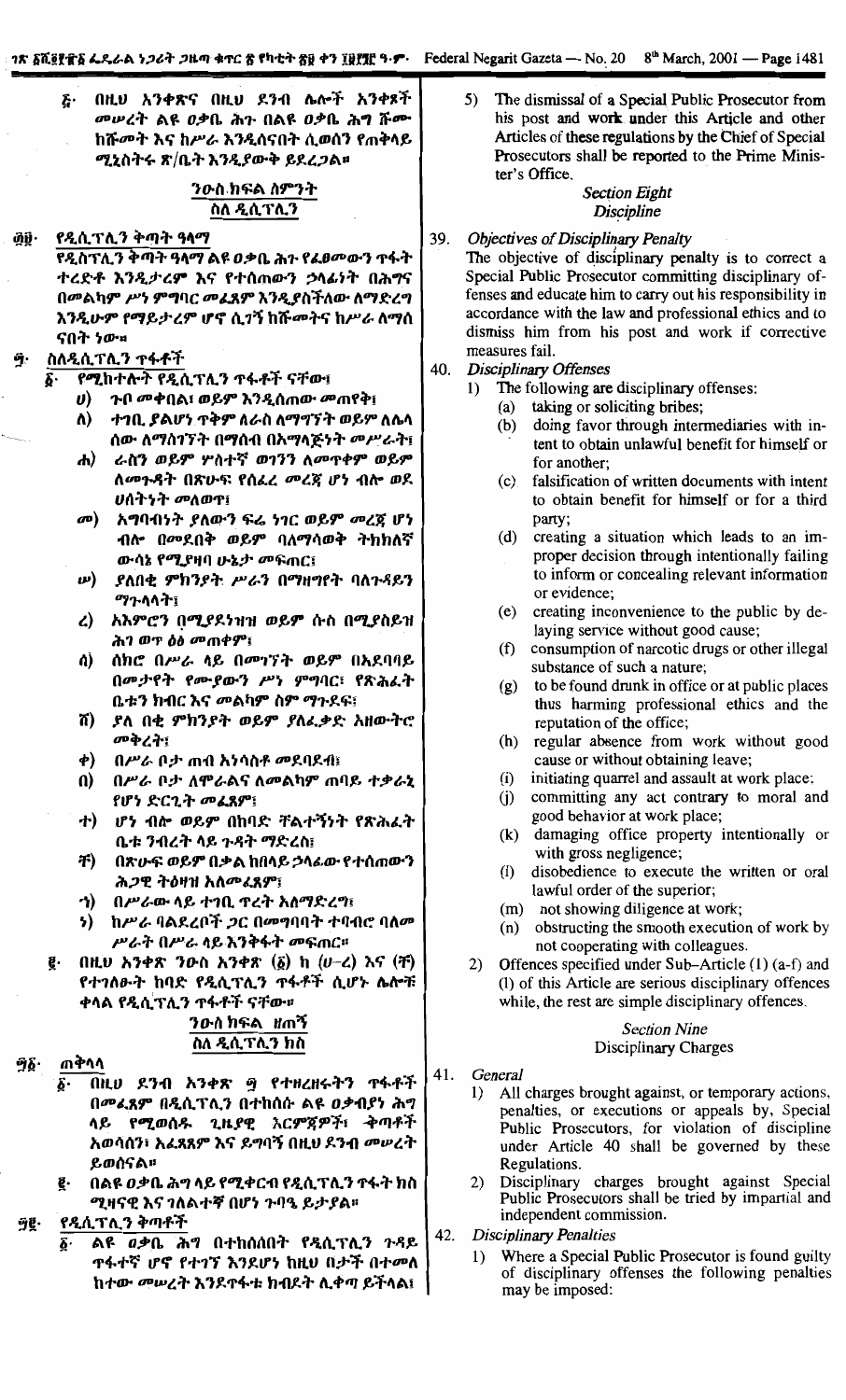- ġ. አስፈላጊነቱ ሲታመንበት በዚህ አንቀጽ ንዑስ አንቀጽ (፩) የተገለጹትን ቅጣቶች ደርቦ ለመወሰን ይቻላል።
- የጽሁፍ ማስጠንቀቂያ ቅጣት የተወሰነበት ልዩ ዐቃቤ j, ሕግ ከቅጣቱ በኋላ ታርሞ ወባዩን በማሻሻል በስድስት ወራት ውስዋ ተመሣሣይ ወይም ሴላ የዲሲፕሊን ክስ ካልቀረበበት በራሱ ዋያቄ የጽሁፍ ማስጠንቀቂያው ከግል ማኅደሩ እንዲነሳ ይደረጋል።

#### ስለዲሲፕሊን አፈጻጸም ሥነ ሥርዓት ijβ.

ልዩ ዐቃቤ ሕግ የዲሲፕሊን ዋፋት ከፊጸመ ጉዳዩ በልዩ ዐቃቤ ሕግ ዋና ሹም እንዲጣራ ተደርጎና አስፈላጊም ሆኖ ከተገኘ ተጠያቂው ልዩ ዐቃቤ ሕግ የሚሰጠውን መልስ ዋናው ሹም ተመልክቶ ጉዳዩ በዲሲፕሊን መታየት የሚገባው ሆኖ ካገኘው ለጉባኤው ይመራዋል።

- ጊዜያዊ እርምጃ òjö.
	- የዲሲፕሊን ክስ የቀረበበት ልዩ ዐቃቤ ሕግ ጉባኤው ö. ተገቢውን ውሣኔ እስከሚሰዋ ድረስ ከ፴ ቀናት ሳልበለጠ ጊዜ ከደመወዝና ከሥራ በልዩ *ዐ*ቃቤ ሕግ ሹሙ በጽሁፍ ይታገዳል።
	- ንባኤው ውሣኔውን ለማሰማት ተጨማሪ ጊዜ ከአስፈ g. ለገው የዕግዱ ትዕዛዝ ከ፲፩ ቀናት ላልበለጠ ጊዜ ሊራዘም ይችላል።

#### የዲሲፕሊን ክስ ሥነ ሥርዓት ŷζ·

- የዲሲገናሊን ክስ የቀረበበት ልዩ ወቃቤ ሕግ ክሱን  $\ddot{b}$ . ለመረዳት እና መልስ ለመስጠት እንዲችል ክሱ ከነማስረጀው ደርሶት መልሱን በጽሁፍ እንዲሰዋ ወይም በአካል ቀርቦ እንዲያስረዳ ይደረጋል።
- ንባኤው ተግቢውን ምርመራ ካደረገ በኋላ እንደነገሩ ë. ሁኔታ በአንቀጽ ፵፪ መሥረት መወሰን ይችላል።

#### የይግባኝ መብት Ŷį.

- ፩· ጉባኤው በሰጠው ውሳኔ ቅር የተሰኘ ልዩ ዐቃቤ ሕግ በ፴ ቀናት ውስኖ ይግባኙን ለልዩ ዐቃቤ ሕግ ዋና ሹም *ማቅረ*ብ ይችላል።
- ፪· የልዩ ዐቃቤ ሕግ ዋና ሹም የሚሰጠው ውሣኔ የመጨረሻ ይሆናል።
- <u>ቮ በዲሲፕሊን ዋፋት በተከሰሰው ልዩ ዐቃቤ ሕግ ላይ</u> የተሰጠው ውሣኔ ከሹመት እና ከሥራ እንዲሰናበት ከሆነ የዚህ ደንብ አንቀጽ ፴፰ ንውስ አንቀጽ (፩) ተፈጸሚ ይሆናል።

# ክፍል አምስት ስለንብኤ

**а**рффу ΰĵ.

> የልዩ ዐቃብያነ ሕግን የደረጃ ዕድገት፣ የዲሲፕሊን ክስ እና ሌሎች በዚህ ደንብ ላይ የተሰጡትን ተግባራት የሚፈጽም ንባኤ *ተ*ቋቁሟል።

- የንብኤው አባላት ΰŕ.
	- <u>δο ንብኤው ከልዩ ዐቃብያን ሕግ መካከል በልዩ ዐቃቤ ሕግ</u> ዋና ሹም የሚመረዋ አንድ ሰብሳቢና በልዩ ዐቃብያነ ሕን የሚመረጡ ሁለት በጠቅላላው ሦስት አባላት ይኖሩ ታል ።
	- ፪· የንብኤው አባላት ቢ3ደሉ ወይም ልዩ ሁኔታ ቢያጋዋም ተክተው የሚሰሩ ሁለት ተጨማሪ አባላትን ልዩ ዐቃብያነ ሕን ይመርጣስ።
	- i<sup>3</sup>· የንባኤው አባላት የአገልግሎት ዘመን ሁለት ዓመት ይሆናል ፡፡ አባላቱ እንደገና ሊመረጡ ይችላሉ።
	- <u>ë</u>· ከልዩ *ዐቃብያነ ሕግ መካ*ከል ለንባኤው *ፀሐ*ፌ በልዩ ዐቃቤ ሕግ ዋና ሹም ይመደባል።
- $(2)$ Where it is deemed necessary, the penalty set forth under Sub-Article (1) may be imposed concurrentlv.
- $3)$ Where the Special Public Prosecutor penalized with a written warning shows improvement in conduct and similar or other new disciplinary proceeding is not instituted against him within six months, he may request for the removal of the prior written warning from his personal file.
- Commencement of Disciplinary Proceeding and 43. Decisions Where a Special Public Prosecutor commits disciplinary violation the Chief of Special Public Prosecutors shall order investigation to be conducted and may, after considering the response of the offender, refer the case to the Commission.
- 44. **Temporary Actions** 
	- The Chief of Special Public Prosecutors shall, until  $1)$ the Commission renders appropriate decision, suspend the Special Public Prosecutor charged with disciplinary offense from salary and work for not more than thirty (30) days.
	- $2)$ If the Commission requires extra time to give decision the suspension shall be extended for not more than fifteen (15) days.
- 45. **Disciplinary Procedure** 
	- A Special Public Prosecutor charged with dis- $\left( \right)$ ciplinary offenses shall be provided with a charge sheet together with the evidence to enable him to understand the charge and present his defence<br>either in writing or explain by appearing physically.
	- 2) The Commission, having conducted the investigation of the case, shall render decision pursuant to Article 42 of these Regulations.

46. Right to Appeal

- An appeal against the decision of the Commission  $1)$ may be filed to the Chief of Special Public Prosecutors within thirty (30) days.
- The decision of the Chief of Special Public  $(2)$ Prosecutor shall be final.
- $3)$ If the charge brought against a Special Public Prosecutor for committing disciplinary offense results in dismissal from position and work, Sub Article (5) of Article 38 of these Regulations shall apply.

# PART FIVE

# Commission

47. Establishment

A Commission, to conduct the affairs of promotion and disciplinary charges of Special Public Prosecutors, and to perform other duties provided under these Regulations, is hereby established.

48. Members of the Commission

- The Commission shall consist of three members:  $1)$ the chair person of which is to be appointed by the Chief of Special Public Prosecutors from among the Special Public Prosecutors and two members to be appointed by Special Public Prosecutors themselves.
- Two additional members shall be selected by 2) Special Public Prosecutors to fill vacant position or to replace others in cases of unforeseen situation.
- The members of the Commission shall serve for 3) two years. But they may be eligible for re-appointment.
- The Chief of Special Public Prosecutors shall  $4)$ assign a secretary from among the Special Public Prosecutors.